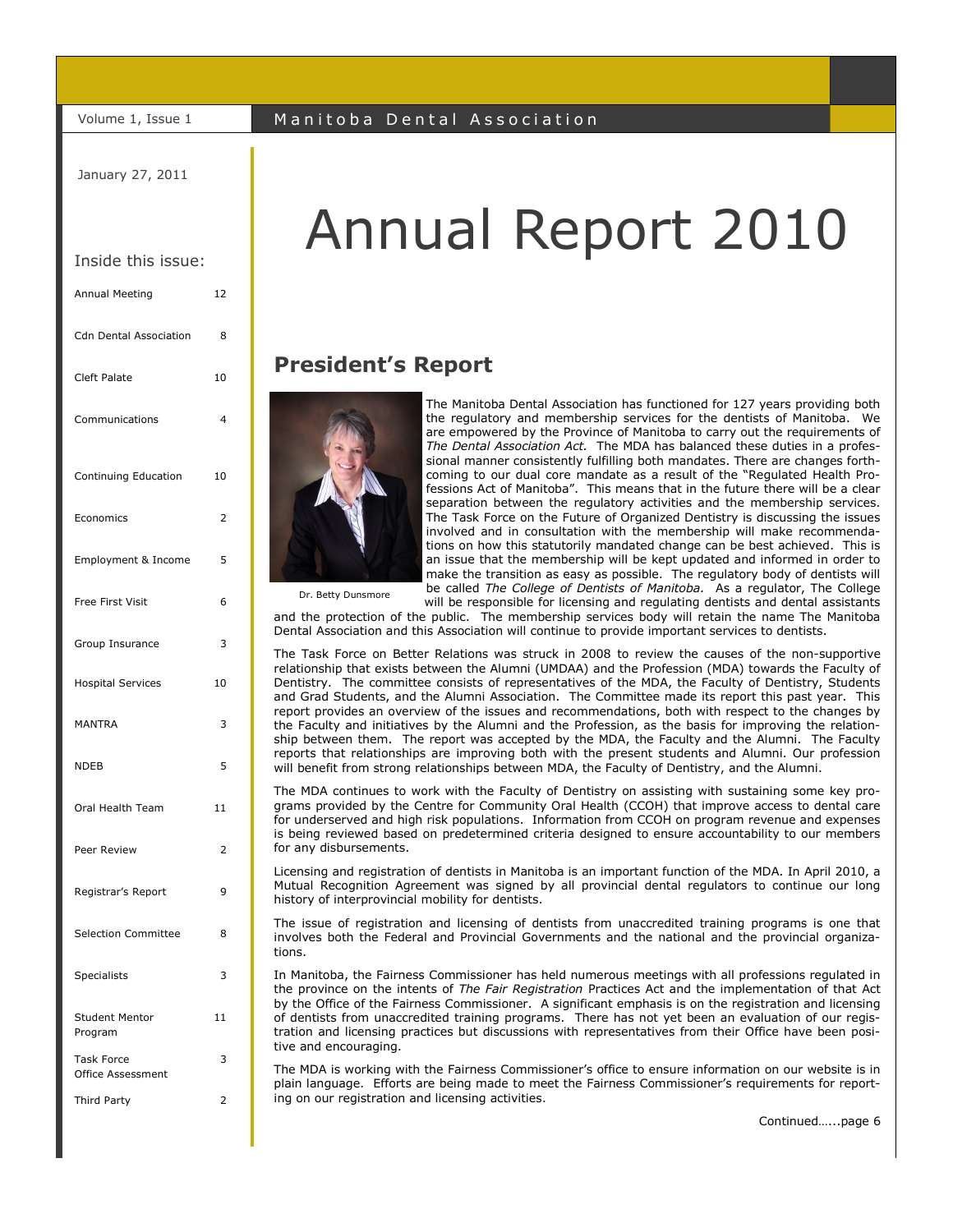Page 2

―We strive to make suggested fees relevant to the economics of practicing dentistry in Manitoba while maintaining fairness to the public. "

#### **Economics Committee**

The Economics Committee is focused on reviewing and making recommendations relevant to the economics of practicing dentistry in Manitoba.

Our work includes the development of Specialists' and General practitioner's fee guides on an annual basis. We strive to make suggested fees relevant to the economics of practicing dentistry in Manitoba while maintaining fairness to the public. We recommend that every practitioner consider their own situation and develop fees that reflect the circumstances of their own practices.

The Committee is actively involved in considering patterns in Dentistry Human Resources so that the profession will be better prepared to meet the demands of a changing population as well as the needs of Manitoba dentists through time.

The Economics Committee is well represented by all areas of the province, having both urban and rural representation. We receive excellent advice from our Economic Consultant, Mr. Michael Loyd.

The Committee has recommended a 3.49% increase to the 2011 Specialist and General Practice Fee Guides. Due to very notable disparities between our Paediatric Dental Fee Guide and those in other provinces we have made recommendation of an increase to this guide of 9.5%.

Dental services provided north of the 53<sup>rd</sup> parallel will have a 10% higher fee, on both Specialist and General practice fees, to account for the higher costs or practicing in Northern Manitoba.

> Dr. Murray White Chair

#### **Peer Review**

A review of the written complaints received and investigated by the Peer Review Committee of the MDA over the past year shows a total of 28 complaints, the lowest number since the statistic has been recorded by the MDA. Five of the 28 complaint decisions were appealed.

There were 5 formal cautions given and no inquiry panels were held this year. One license was voluntarily surrendered to the Registrar.

A total of \$10,129.36 was refunded to 6 complainants.

I wish to offer my sincere thanks to the volunteer members of this hard-working committee. Without their diligence and hard work, meeting the requirement of self-regulation would not be possible for our profession.

> Respectfully, Dr. Jean Bodnar, Chair

### **Third Party Committee**

The Third Party Committee of the MDA exists to represent the interests of Manitoba Dentists (and of patients) to the third party in the relationship (the plan benefit administrator). Individual dentists may sometimes ask the committee for guidance in dealing with insurance companies.

The Committee may meet with plan administrators at either their request or the MDA's. The goal is to have dialogue to promote the smooth functioning of the prepaid dental benefits system which has helped so many Canadians achieve better oral health than previous generations.

The Ad Hoc Third Party Committee

is comprised of a representative of the Third Party Committee, one of the Economics Committee and a member of the Dental Consultants Association. It may meet with individual dentists and benefits plan consultants to attempt to resolve areas of concern in the application of fees and procedure codes and the interpretation of benefit plan contracts.

This year in June, members of the ADHOC Third Party Committee met with representatives of Manitoba Blue Cross (MBC). MBC was concerned with the possible inappropriate use of procedure codes by two general practitioners.

The Committee consulted dental

texts and two periodontists (one a dental plan consultant) Manitoba Blue Cross and the dentists involved were advised as to the appropriate use of the codes involved.

In November, members of the ADHOC Third Party Committee met with two Manitoba prosthodontists. This was to hear their concerns about their specialist fee guide. The issue was how a plan administrator was using the guide to determine patients' benefits. The Committee plans to meet with the company involved in the new year.

> Dr. Kardy Solmundson Chair

The Third Party Committee may meet with plan administrators at either their request or the Manitoba Dental Association's request.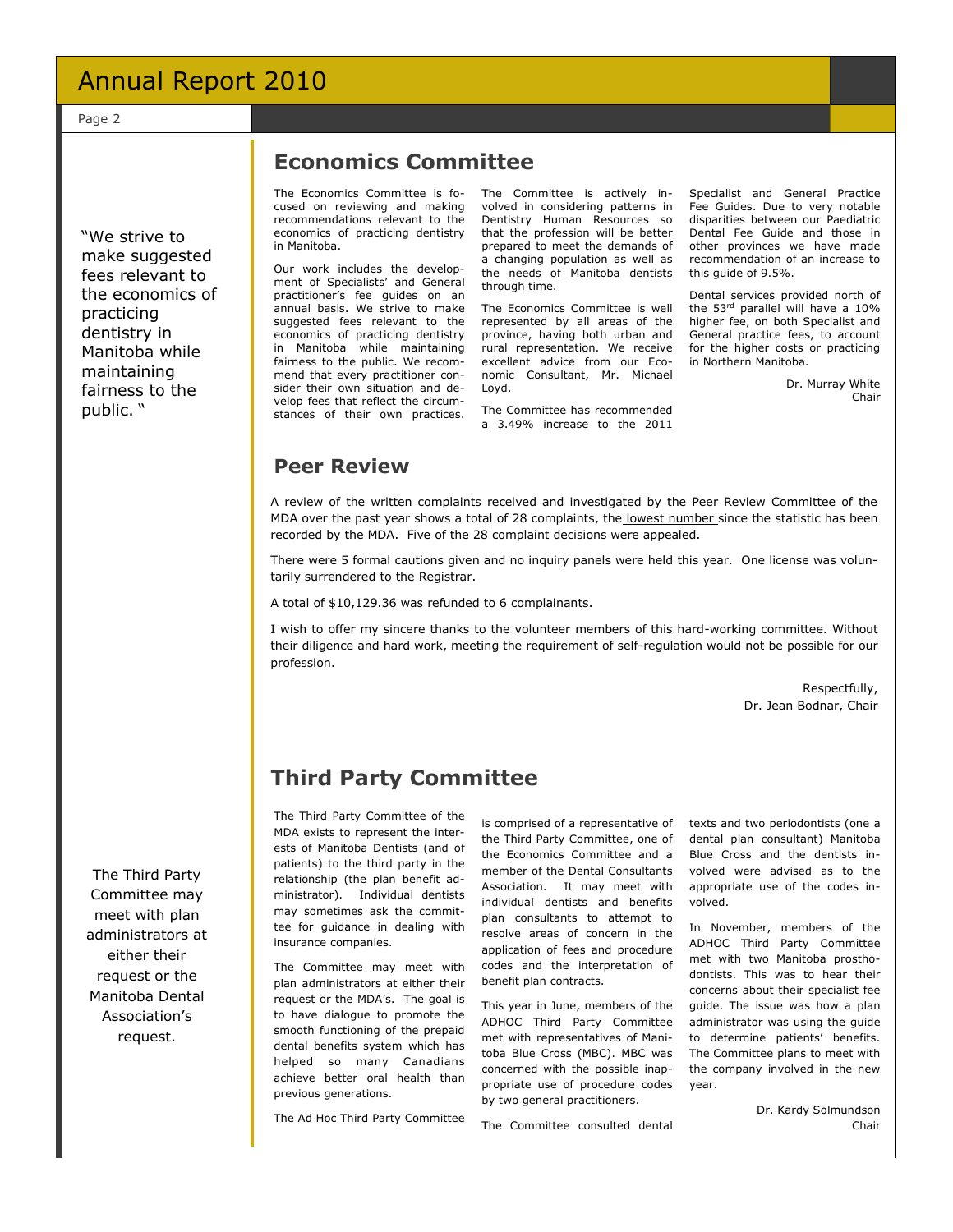#### This past year we have been reminded that our partnerships exist for a purpose. As partners, we are challenged by the fact that almost a quarter of a million Manitobans are still living their lives under the influence of the tobacco industry and the nicotine that keeps them there. The use of commercial tobacco is affecting their health, their finances, their relationships, along with their emotional and spiritual well-being. Do they want out? Absolutely! We know that more than 75% of those who smoke would like to quit. There is no question that the public that the public at large has gotten the message. But while we congratulate ourselves on the efforts that have led to that awareness, we also must ask ourselves "What Next?" The good news is that the initial smoking cessation project—"Quit Happens"-has opened new doors of opportunity. With funding obtained through Health Canada, pilot projects have been slated in four First Nations sites including two in rural Manitoba (Opaskwayak Cree Nation in the Pas and Norway House Cree Nation) as well as two Sites in Winnipeg (Ma Ma Wi Chi Itata and the Aboriginal Health and Wellness Centre). In addition Manitoba Health and Healthy Living has provided funding for four sites that include vulnerable populations. We are privileged to be able to able to work with the following organizations' - The Addictions Foundation of Manitoba, The Canadian Mental Health Associations, Healthy Child – Healthy Baby, The Andrews Street Family Centre. At each site we offer the following three components: 1. A Tobacco Awareness and Cessation session for Staff; 2. A one day training for staff in health behaviour change; 3. A Tobacco Awareness and Cessation session for clients and community members We have purposely targeted those groups where smoking rates are highest. It is most encouraging to see those with addictions, mental health problems and those in low social economic circumstances all responding positively to the offer of support. Contrary to long-standing beliefs, the desire and ability of individuals in each of these circumstances to respond to the challenge of smoking cessation is most encouraging. Both the processes employed and the outcomes are being independently evaluated. Evaluations received to date are very positive. Murray Gibson, Executive Director The committee ensures that the investment and insurance needs of the Manitoba Dental Association members are met, principally by what CDSPI provides. The committee met with representatives of CDSPI in January to discuss the 2009 performance of the company. Notable accomplishments include an enhanced student package, introduction of Qtrade Online Brokerage Service, and CDA Tax Free Savings Account. It was reconfirmed that CDSPI provides Canadian Dentists with excellent insurance and investment products and personalized service, tailored to the individual. Jim Bonar, Chairman assessor. This will be invaluable in allowing the committee to refine, calibrate and improve the process of office assessments. As mentioned last year, this is being developed as a quality assurance program, designed to provide resources and promote continuing competency among the membership. Robert Fraser, Chair This past year, the task force continued its work to develop an outline for the assessment of a dental office. We are currently in the process of developing a series of Critical Thinking Documents, and plan to inform and educate the members of the project. Further information will be released in the coming months. We are striving to launch a small pilot project, of voluntary office assessments, perhaps by summer. We expect to then evaluate the response from the offices as well as from the **Mantra Report (Manitoba Tobacco Reduction Alliance) Task Force on Office Assessment** *"We are striving to launch a small pilot project of voluntary office assessmentsallowing the committee to refine and improve the process.*‖ Page 3 **Group Insurance Benefit Committee Specialists Committee** The Specialist Committee meets once or twice a year to discuss topics that pertain to Specialist issues. Some of the previous discussions have revolved around: portability of licence; MDA advertising; fees; accreditation of specialists from outside Canada etc. Due to no new issues being brought forward, the Committee has not met since 2009. Thank you Dr. Jack Lipkin, Chair ―We know that more than 75% of those who smoke would like to quit. There is no question that the public at large has gotten the message."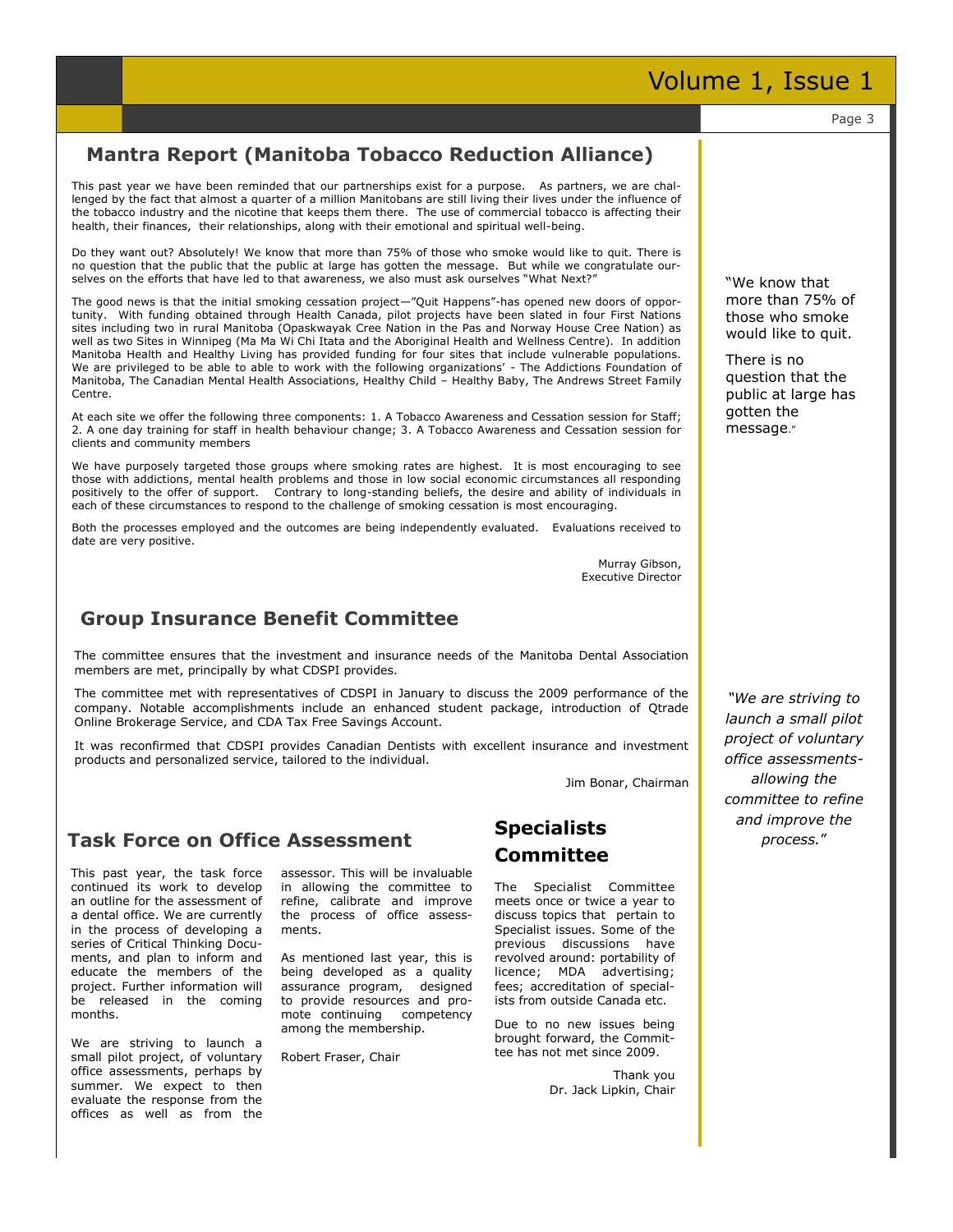Page 4



Dr. Joel Antel

"As the MDA transitions into separate regulatory and membership services organizations, the Communication Committee will strive to be a conduit for information from and to the Task Force On The Future Of Organized Dentistry. "

**Trust Your Dentist**

**Good For You**

**Good For Life**

### **Communications Committee**

I would like to thank all involved on the communication committee and various subcommittees for their efforts this past year as well as those who have participated in the various meetings and events.

The continuing focus of the MDA communication program is the public image of the profession with an eye to challenges by others to our traditional role, dental office busyness and reducing the number of communication related problems encountered by dentists.

Utilizing various media and messaging, the program serves to protect the image of the profession and support the efforts of individual dentists. An appreciation for the value of the services we provide and the resulting dental health grows as the communication program informs the public, stimulates and supports discussions between dentists and patients and presents dentistry as the trusted profession that it is.

Evaluation and refinement of our communication program is a continual process. The coming year will see a move away from attempts to align with national messaging. Collaboration at the national level has accurately identified trust and value as a primary issue. National efforts to build on this finding have waivered and strayed. Our up and running "trust and value" messaging has been both tested and proven. National research has shown that Manitoba dentists lead the country in holding the public trust and the value seen in what we do.

This past year has seen some important projects continue and new ones come to fruition.

 The regulatory arm of the MDA has released guide-

lines for soft tissue examinations. This is an example of how well aligned an organization can be. The communication committee worked with the registrar to produce a video demonstration and still photos to accompany the printed and online text of the guidelines. The external communication program includes television ads promoting the importance of an examination by a dentist and demonstrating, within the confines of a TV ad, some aspects of the soft tissue examination. The internal communication program includes a poster for dental office/operatory display explaining what makes up a dental check up, including a soft tissue examination. There will be an opportunity at the MDA annual meeting for dentists and team members to have and observe a soft tissue examination.

- The First Free Dental Visit program was launched to the profession at the 2010 MDA convention and to the public during dental health month, April 2010.
- The MDA was a sponsor of the Safeway Provincial Curling Championships held in Steinbach this past February.
- The Winnipeg Sun published an 8-page supplement entitled "Your Dental Options" with content and editorial control provided by the MDA through the Communication Committee.
- The MDA Communication Committee continued involvement in the Healthy Smile Happy Child program.
- Pilot program testing of the Oral Health School Curriculum Program, a

curriculum for K to 6 students, is scheduled for this fall/winter with roll out planned for April 2011.

- Once again the MDA had a successful sponsorship and tent at KidFest (Children's Festival) providing dental screenings for more than 300 children.
- Another set of Town Hall Meetings was held this year. We hope to continue this valuable vehicle for the flow of information back and forth between the Manitoba Dental Association and it's members.
- Advertising efforts in the spring and fall included a mix of television, transit bustails, retail ad bars, radio and internet and on -line advertising promoting "Primacy of the Dentists" and directing consumers to the MDA website.

#### Task Force On The Future Of Organized Dentistry

As the MDA transitions into separate regulatory and membership services organizations. The Communication Committee will strive to be a conduit for information from and to the Task Force On The Future Of Organized Dentistry. The recently established Research Subcommittee of the Communication Committee has begun the process of measuring Manitoba dentists' needs and wants of their new member service organization.

As Manitoba dentists we need to have the awareness of the benefits we derive from the MDA necessary to guide the development of the most suitable new association. There are current services with obvious benefits and some with

Continued….page 7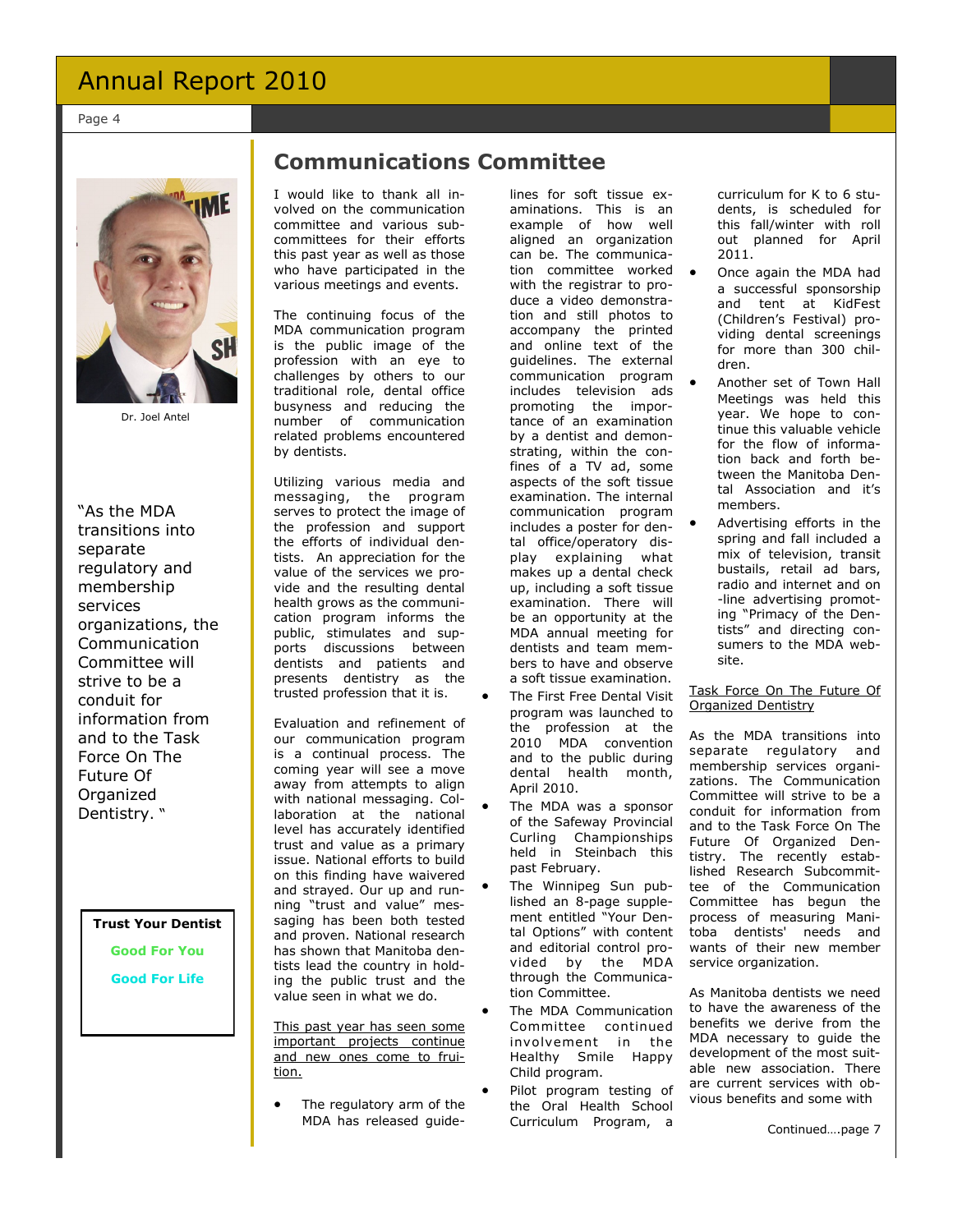#### Page 5

#### **Employment and Income Assistance Committee**

Three active GP's meet every three weeks to go through all the files that need special approval and dentist input. The budget allotted to this government program is limited. We receive many requests for treatment that fall outside of the program's parameters. Examples are numerous hours of scaling, custom-fitted crowns, posterior endos, etc. There is a dollar limit to restorative treatment, which cannot be increased on individual patient basis. Please plan treatment within this limit. For removal of 8's please consider planning the removal of only symptomatic or pathologically involved teeth. Prophylactic removal of asymptomatic impacted wisdom teeth

for example, contributes little to the current well-being of the patient which is the overriding concern of the program. When requesting extra units of scaling, please provide current dated radiographs and any extra information that can help us assess the case. As more dentists are using digital radiography, we have had many nondiagnostic images sent to us printed on normal paper. Please consider sending your radiographic images printed on photo paper for clarity.

**2010 STATISTICS**- November 1, 2009 to October 31, 2010

There were 278 cases received in total. Of those, 67 were approved, 148 were approved and reduced. The latter consisted of 141 cases of reduced scaling units and 7 cases of reduced extraction fees. Fifty cases were denied and 13 cases were pending more information.

Thank you to all the dentists who take the time to treat patients on this program.

Dr. Christine Lachance-Piché

―Prophylactic removal of asymptomatic impacted wisdom teeth for example, contributes little to the current wellbeing of the patient which is the overriding concern of the program."

#### **National Dental Examining Board**

The National Dental Examining Board (NDEB) is responsible for the establishment and maintenance of the examinations which provide a national standard for the practice of dentistry in Canada. Dentists who receive NDEB Certificates are eligible for licensure in all Canadian dental regulatory jurisdictions.

To grant NDEB certificates, the NDEB administers two exams to graduates of Canadian Faculties of Dentistry: the Written Exam, a multiple-choice exam which assesses knowledge of clinical dental sciences, and the Objective Structured Clinical Exam (OSCE), a station type exam which assesses clinical judgment through review and application of clinical information and materials. Graduates of accredited American dental programs and as of March 2010, graduates of programs accredited by the Australian Dental Council, are also eligible to write these exams.

The Exams, along with the processes of the Commission on Dental Accreditation, verify that new graduates are competent to enter general dental practice. In 2010, pass rates for Canadian graduates were about 95% with about 650 successful candidates. Pass rates for American graduates were about 85%

with about 150 successful candidates.

The year 2010 was the last year that the NDEB assisted with the Association of Canadian Faculties of Dentistry with the Eligibility Exam. It was written by graduates of non-accredited dental programs as an entrance requirement for the two-year Qualifying for Degree Completion Programs in Canadian dental faculties. In 2010, over 460 candidates took the Eligibility Exam of whom about 70 were accepted into programs.

The NDEB also assists the Association of Canadian Faculties of Dentistry develop the Eligibility Exam. It is written by graduates of non-accredited dental programs as an entrance requirement for two year Qualifying or Degree Completion Programs in Canadian Faculties. In 2009, over 620 candidates took the eligibility exam of whom about 70 were accepted into programs.

In 2011, the NDEB will start the new Equivalency Process, as directed by the Canadian Dental Regulatory Authorities. It will allow graduates of nonaccredited dental programs a different avenue by which to obtain an NDEB certificate. The process consists of three assessments:

- The Assessment of Fundamental Knowledge, comprised of 300 multiple choice questions. This will also replace the Eligibility Exam.
- The Assessment of Clinical Skills consisting of 12 simulated requirements performed in a clinical setting.
- The Assessment of Clinical Judgment which assesses diagnosis, radiology and treatment planning in a case-based format.

After successful completion of the Equivalency Process, participants will be eligible to take the same written exam and OSCE as Canadian graduates. Unsuccessful participants will be eligible to apply for admittance to the existing two-year degree completion programs. The Equivalency Process has had over 1300 individuals apply to start the Assessments.

Information on NDEB exams and assessments, including released versions of recent exams can be found on the web at [www.ndeb.ca.](http://www.ndeb.ca/)

> Dr. Melanie Wood NDEB Past -President

*"* In 2011, the NDEB will start the new Equivalency Process, as directed by the Canadian Dental Regulatory Authorities. It will allow graduates of non-accredited dental programs a different avenue by which to obtain an NDEB certificate."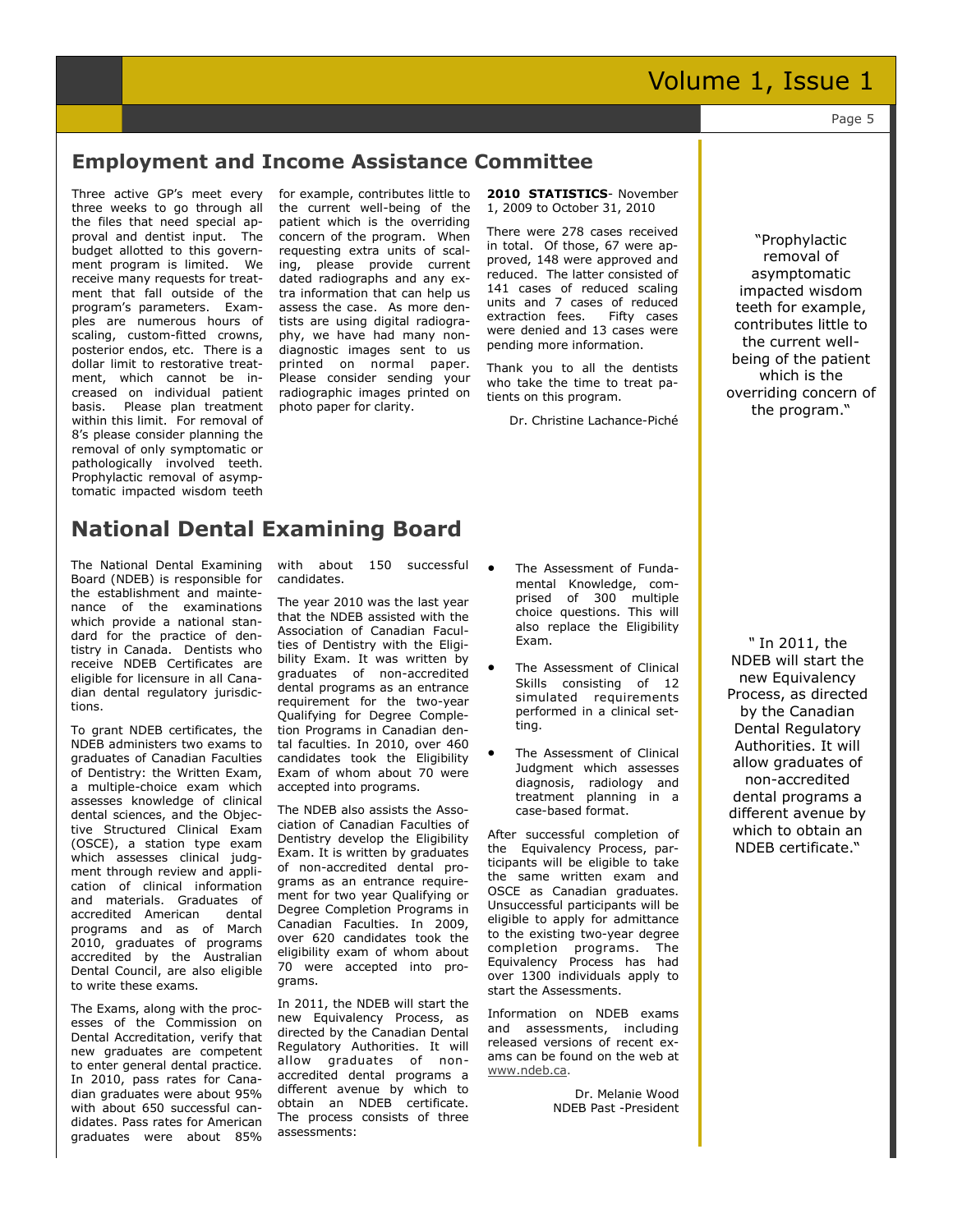Page 6

#### **President's Report**  (continued)

Also, relevant for dentists trained in unaccredited programs is the development of a national equivalency process. The process was initiated by the regulators and developed by the National Dental Examining Board (NDEB). The first applicants will begin the process in the coming year. A candidate who is successful at the three stage didactic and clinical examinations will be eligible to take the NDEB written and OSCE (Objective Structured Clinical Exam) examinations that are required by graduates from accredited training programs.

In reviewing the activities of the MDA for 2010 it must be stressed that the Association can only function through the coordinated efforts of the MDA staff, (Ross McIntyre, Rafi Mohammed, April Delaney and Donamae Hilton and welcome to our new Membership Services Director, Linda Berg), our Registrar, Dr. Marcel Van Woensel, and many volunteers who chair and sit on the many committees<br>of the MDA. The dedicated of the MDA. efforts of the many volunteers, both dentists and members of the oral health team are very much appreciated. It is through their hard work that the committees provide the MDA Board with the background information and recommendations on which they base many of their decisions. It is obvious when you read all the Annual Reports that the organization is very dependent on the work done by these many volunteers facilitated by the MDA staff.

In conclusion I wish to acknowledge the 42 years that Ross McIntyre has served as the Executive Director of the Manitoba Dental Association. He has worked for the dentists of Manitoba with dedication, good humor and patience. I would like to wish him all the best as he retires from the MDA. He will be greatly missed.

> Dr. Betty Dunsmore President

#### **Free First Visit Committee**

The Free First Visit Program was officially launched on April 1, 2010. This is a three year program intended to raise awareness of the importance of a first visit and to establish dental homes for young children in this province. The Canadian Dental Association recommends a first visit by 12 months of age. The rationale is based primarily on the argument that it establishes a preventive practice for the caregiver with long-term benefits for the child. This strategy may be an effective method to ensure children remain cavity-free, as age is a significant determinant of Early Childhood Caries (ECC).

The FFV program is an important step in addressing the problem of ECC in Manitoba where children in some communities have staggering rates of decay and many require rehabilitative dental surgery under general anesthesia.

Over 255 dentists have registered with this program since it was launched. Each time a dentist provides a Free First Visit a tracking form is completed and submitted to the MDA. As of December 20, 2010 records indicate that 1663 children have benefited from this important public service. The following table provides some other preliminary highlights.

| <b>Free First Visit</b>          |                       |
|----------------------------------|-----------------------|
| Number of Children Seen          | 1663                  |
|                                  |                       |
| Mean Age*                        | $27.5 \pm 9.4$ months |
|                                  |                       |
| Sex                              |                       |
| Males                            | 859 (52.6%)           |
| Females                          | 775 (47.4%)           |
| Place of Residence*              |                       |
| Winnipeg                         | 789 (61.5%)           |
| <b>Brandon</b>                   | 84 (6.6%)             |
| Other                            | 409 (31.9%)           |
| Signs of Early Childhood Caries* |                       |
| Yes                              | 182 (18.5%)           |
| No                               | 800 (81.5%)           |
| Child had Dental Benefits*       | 1284 (77.2%)          |
|                                  |                       |

\*preliminary calculation based upon available submitted & completed tracking form fields

Your Manitoba Dental Association's Free First Visit Program Committee would like to thank dentists and staff for participating in this important program and for opening their offices as dental homes for many young children in the province.

Drs. Jacobs, Lekic, Schroth, & Stein

acknowledge the 42 years that Ross McIntyre has served as the Executive Director of the Manitoba Dental Association. He has worked for the dentists of Manitoba with dedication, good humor and patience. I would like to wish him all the best as he retires from the MDA.

―I wish to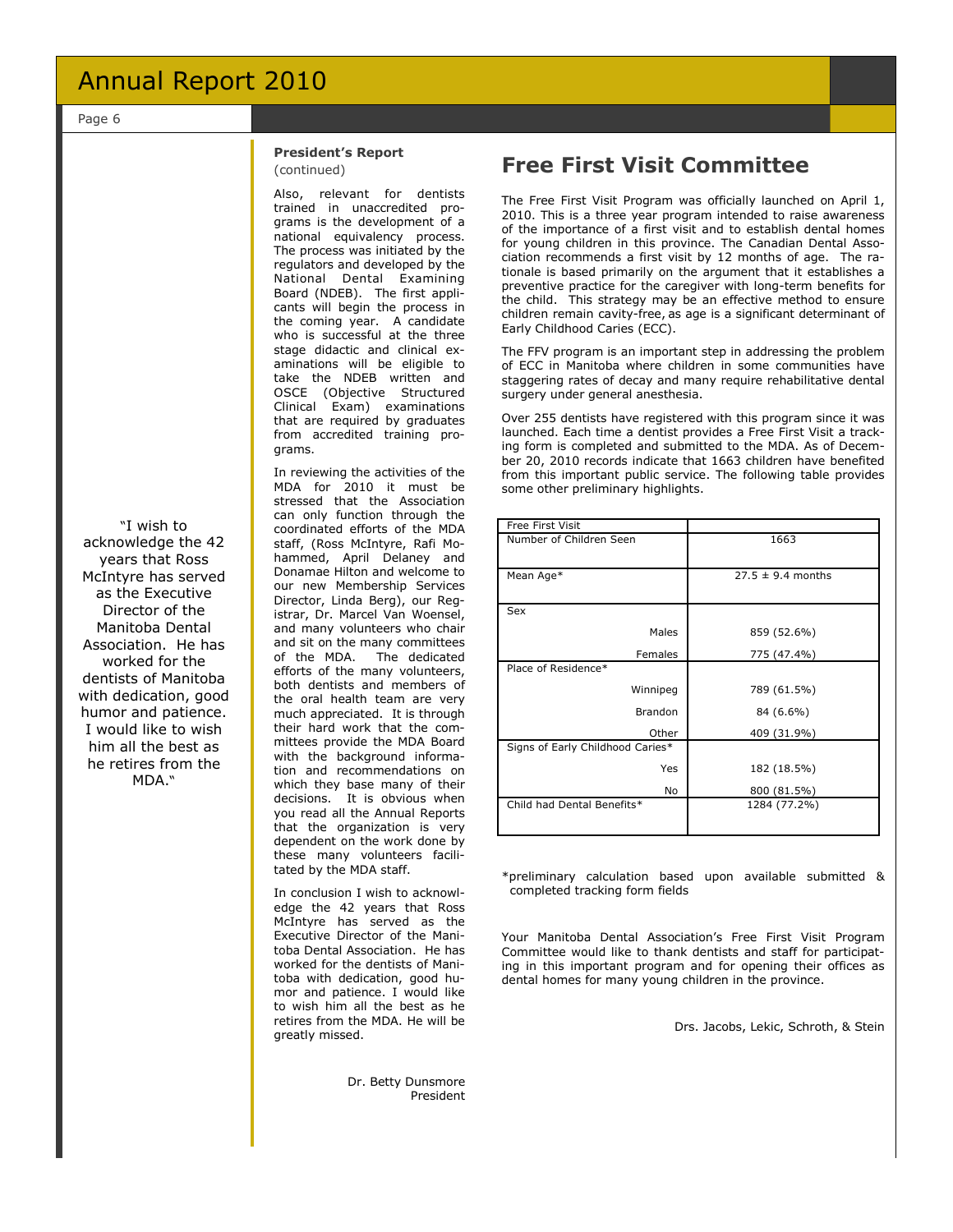Page 7

#### **Communications Committee** (continued)

benefits hidden without the Their findings further validate comparison of practicing in an environment without them. There are also some motherhood issues, such as affiliations with other groups, to evaluate and consider. Knowledge and information will be needed to make these assessments. The Communication Committee is the MDA's tool for providing that information.

#### The Branding Working Group

The CDA through the BWG has conducted national research. Their conclusion is that the public's trust of dentists and how they perceive the value of dental services are issues to be addressed. Their research shows the importance of good communication with our patients, providing information to encourage good decisions about the care they receive and who they choose to provide that care. In the BWG words, value is shown, trust is earned.

the direction chosen for the MDA program. Our call to action, Talk to your dentist (communication) Trust your dentist (trust) Good for you, Good for life (value) is on target. Their research confirms our effectiveness and success, having found Manitoba dentists rank among the highest in the country in the public's perceived value in the services we provide and our having earned their trust.

The BWG budget precludes providing the economies of scale one might expect from pooled national resources. The CDA board of directors has designated additional funding to augment the communication programs in all tier one provinces (smaller/higher CDA dues per member) except Manitoba.

Your representatives on national issues are aware of the process and politics that has led to Manitoba's exclusion. The Com-

munication Committee will work with the MDA board and the CDA board member from Manitoba for change, so that your money in the national budget is used on behalf of all Canadian dentists including those in Manitoba.

The Communication Committee will work with the MDA board... so that your money in the national budget is used on behalf of all Canadian dentists including those in Manitoba.

> Dr. Joel Antel Chair

"The Communication Committee will work with the MDA board... so that your money in the national budget is used on behalf of all Canadian dentists including those in Manitoba. "



**Don't Forget to Register for the 127th MANITOBA DENTAL ASSOCIATION ANNUAL MEETING** 

**& CONVENTION—Thursday, January 27 to Saturday, January 29, 2011**

**Registration Deadline is January 12, 2011**



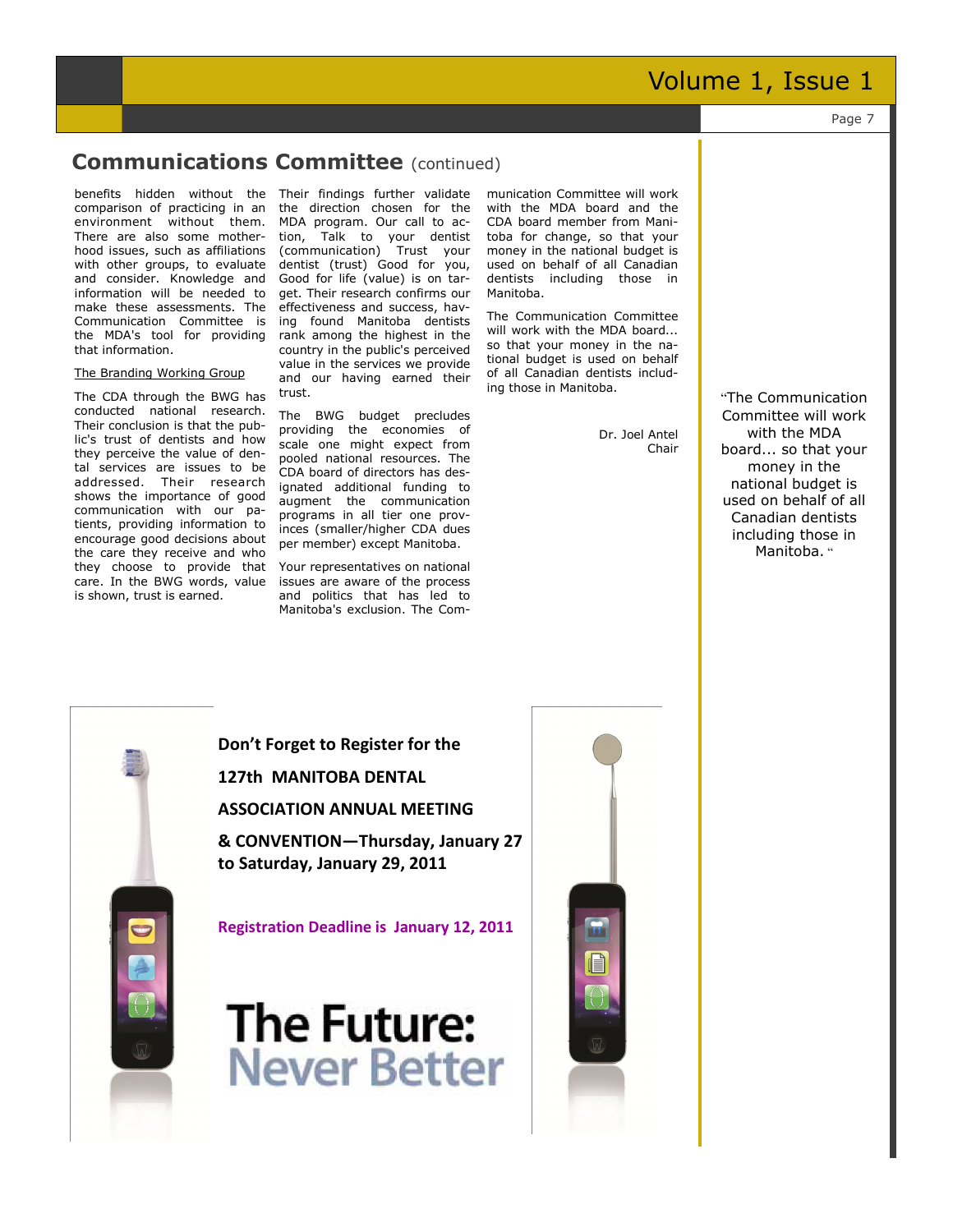Page 8



Dr. Peter Doig

―The new membership model links membership in the CDA to membership in each provincial member services organization. Membership in the CDA will require membership in a provincial dental association and CDA benefits will be offered to members only."

### **Canadian Dental Association Report**

The CDA has spent 2010 ensuring that it provides indispensible value for the dentists of Canada by concentrating on its two areas of focus, **knowledge** and **advocacy**.

The CDA identified a number of "priority one" projects in 2011. The electronic jcda.ca, a new electronic platform of clinical and scientific information, is a knowledge focused priority project. The first phase of the new electronic knowledge strategy involved the creation of the jcda.ca website. Phase 2 will be the creation of an electronic library and Phase 3 will be the development of a social media strategy to utilize social media to provide a knowledge base for dentists and the public.

The 2011 advocacy focus priority project was a proactive campaign on access to care with an emphasis on early childhood caries and senior's oral health care. The CDA maintains an advocacy strategy at all times. Specific actions for the year's priority project involve meetings with MPs and policy makers at the CDA Days on the Hill, meeting with select MPs at other times of the year, maintaining a close working relationship with Canada's National Dental Officer and utilising advertisements in the *Hills Times* newspaper. The CDA also monitors media reports and responds to media

reports and requests for information.

The Branding Working Group was the third priority project of the CDA for 2011. The BWG has begun the development of creative materials and the CDA has agreed to a continuation of funding for the BWG to further develop the internal communications programs and external branding components. The CDA has also committed to finance the translation of the marketing components into French. A fund has been set aside by the CDA to help Tier 1 provinces with media buys to implement the components of the BWG campaign.

The CDA continues to provide ITRANS to the dentists of Canada as a membership service. The CSI Advisory Group continues to monitor the operations of CSI and the high tech market space to advise the CDA on the operation of CSI/ITRANS. In November CSI achieved a milestone by processing 1,000,000 claims in one month for the first time. CSI is the largest handler of dental claims in Canada.

The Dentistry Canada Fund dissolution is almost complete. Most of the funds of DCF have been transferred to other charitable endeavours identified by DCF donors. The CDA has designated its library fund to the creation of a new electronic library and has donated the CDA Fund to About Face a charity involved in the treatment of facial deformities.

In April 2011, the new CDA membership model will come into effect. The new model will help ensure an increase in membership in the CDA by bringing in all the members of the Ontario Dental Association into the CDA. The new model will also result in a lower per member fee to the provincial Corporate Members. These two effects of the new membership model will result in a lower income for the CDA in the future, however the CDA understands the financial implications of the new membership model and has adjusted their finances over the past two years to be 2011 ready. This has allowed the CDA to rebuild its reserves to an acceptable level to ensure its financial stability.

The CDA continues to focus its actions in the areas of **knowledge** and **advocacy** to provide value to the members of the CDA and all dentists in Canada while serving the Canadian public by remaining the experts in and advocates for oral health care.

> Respectfully, Dr. Peter Doig

#### **Selection Committee**

The Selection Committee of the University of Manitoba Faculty of Dentistry provided the following statistics for the 2010-2011 admission cycle:

- 268 applications
- 90 interviews in total
- Incoming class consists of 26 Manitobans & 3 Out of Province students
- Incoming AGPA was 3.89
- Average DAT was 21.86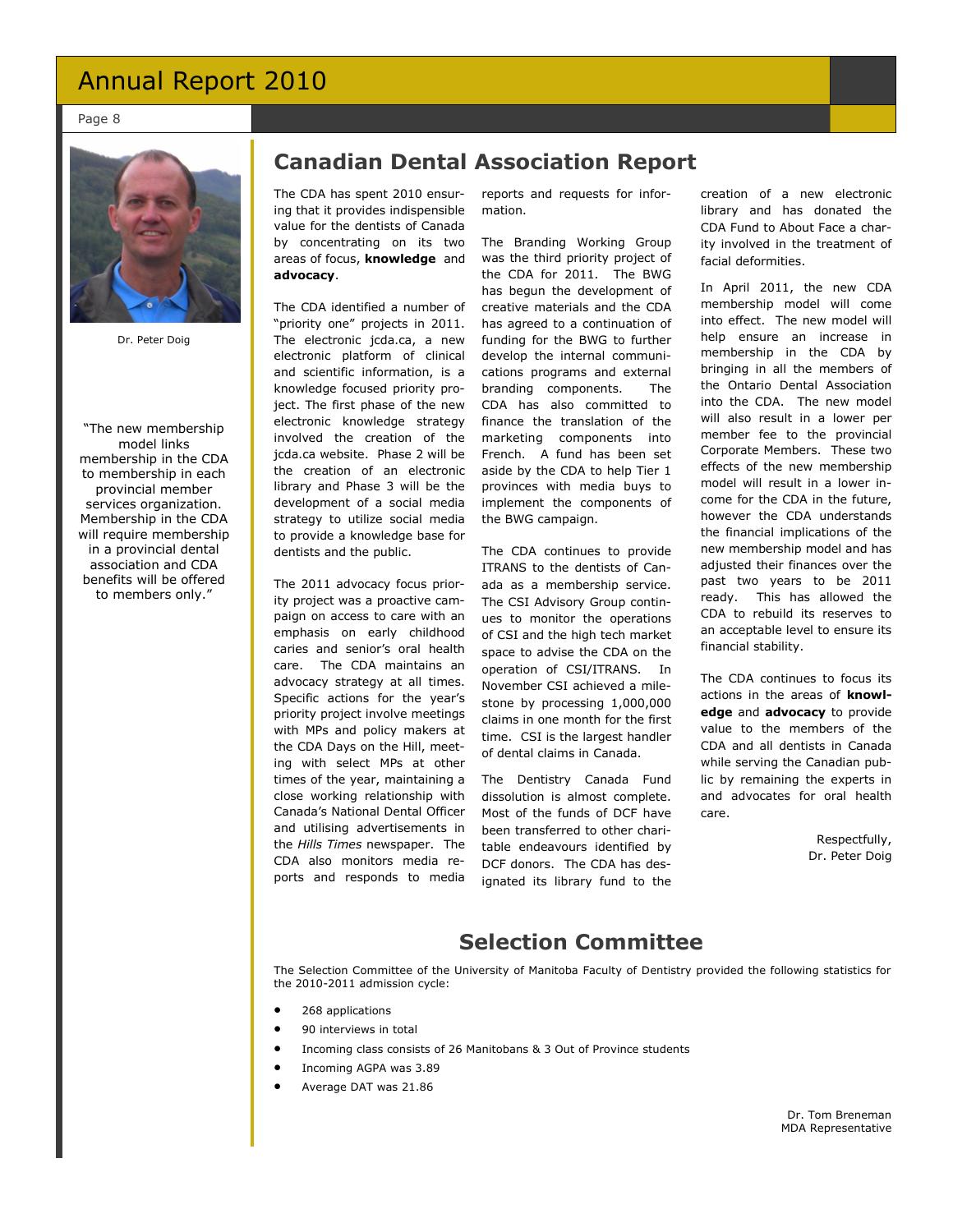Page 9

#### **Registrar's Report**

The Dental Association Act regulates dentistry and dental assisting in the Province of Manitoba. Our primary role is to ensure that appropriate dental services are provided to the public by formally educated, licensed, or registered dental care providers.

Currently we license dentists, register intra-oral dental assistants and review dental nurse therapists' credentials who graduated from Wascana Institute (SIAST 1975-88).

A review of all existing regulatory procedures, bylaws and Codes is occurring to assure they reflect the current regulatory expectations of society.

#### **Registration and Licensure**

During 2010, changes to both bylaws were approved by the Board for new dentist registrants (a requirement for a Canadian jurisprudence course); license renewals (valid certificate in CPR for licensure in 2012) and prescribing rights for dental interns and residents.

This year 39 dentists and 116 dental assistants were newly registered and licensed/certified with the MDA. There are currently 647 dentists and 1124 dental assistants licensed in the Province of Manitoba.

#### *The Regulated Health Professions Act*

As mentioned in the last report, it may be some time before regulations are developed to replace *The Dental Association Act*. A review of policies, practices and bylaws of the MDA is ongoing to make the regulatory transition as simple and seamless as possible. Activities and terms of reference for existing committees are being reviewed to align with expectations of *The Act*. New committees are being formed to manage additional obligations. Potential options for assessing continuing competence and assuring quality have been proposed by the Taskforce on Office Assessment.

The Taskforce on the Future of Organized Dentistry in Manitoba has been developing dentistry and dental assistant's position on scope of practice and reserved acts based on a public interest analysis.

#### *The Fair Registration Practices Act*

The MDA has been attending meetings and engaging in discussions with representatives of the Fairness Commissioners Office. Ensuring our registration practices are communicated in plain language and developing reporting templates to coordinate information important for the Commissioner's work has been the primary focus of our discussions.

#### **Canadian Dental Regulatory Authorities Federation (CDRAF)**

A new pathway for dentists educated in unaccredited dental training programmes – the national equivalency process - has been developed by the NDEB at the request of the regulators. Funding for the project is supplied by the Federal government.

A reciprocal recognition agreement between Commission on Dental Accreditation of Canada and the Australian Dental Council will allow dentists who graduate after 2010 to be eligible for licensure in either country. Australian graduates will need to complete the NDEB examination like their Canadian and American counterparts.

#### **Peer Review Committee**

The Chair of the Committee has provided her report and the statistical information about the activity of the Committee can be accessed in that report. The Board has approved funding additional support for the Complaints Committee volunteers to assist in their investigation

#### **Guidelines for Soft Tissue Examinations**.

Guidelines for soft tissue examination and adjunctive diagnostic tests have been approved by the Board and are available at the website. Included with the guidelines is supporting information.

The MDA is also investigating guidelines for oral appliances in the management of sleep apnea; infection control and Botox.

#### **Faculty of Dentistry**

I would like to express my appreciation to the Dean, Dr. Anthony Iacopino, for his support in addressing regulatory issues. His support of the need for and communication about effective regulatory policies will in the long term benefit both the Faculty and the profession. In 2010, representatives of the regulatory authority have participated in the interview process for all new Faculty positions.

> Dr. Marcel Van Woensel Registrar



Marcel Van Woensel

― A new pathway for dentists educated in unaccredited dental training programmes – the national equivalency process - has been developed by the NDEB at the request of the regulators. v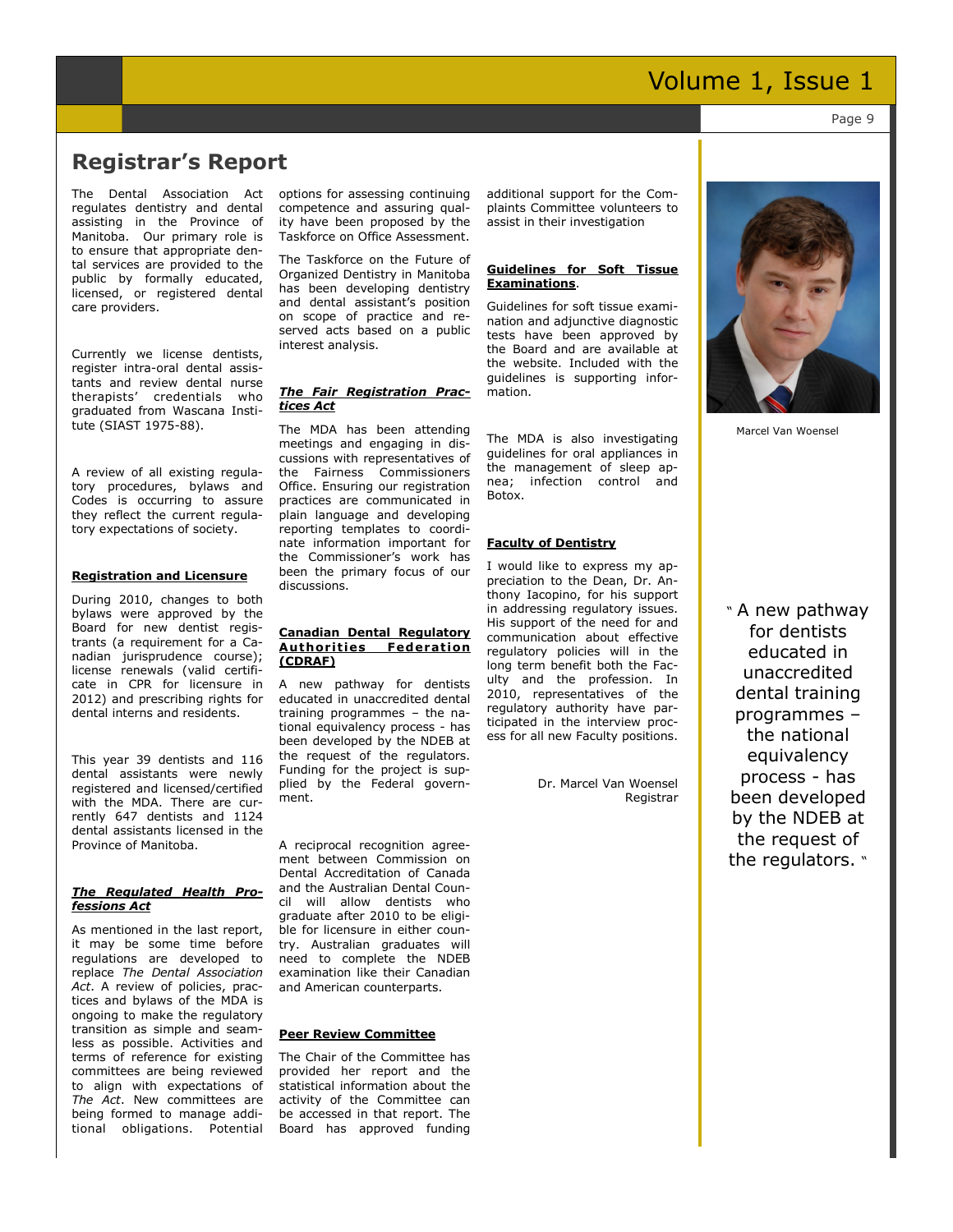#### **Hospital Services Committee**

The Hospital Services Committee continues its mandate of involvement, development and activity in areas associated with Manitoba dentist's activities in hospitals and NFA facilities.

Meetings have begun to review the requirements for hospital privileges for those in general dental practice throughout the province. We have had several meetings with Manitoba Health where, with assistance from Mr. Paul Knapp of iTrans, work has begun on coordinating for electronic billing to Manitoba Health through software providers.

The Implant subcommittee has met several times over the past year to review applications for coverage under the program. Unfortunately, the subcommittee resigned this past summer due to concerns in regards to the provincial government's use of the program. At this time further applications are being held until a solution to concerns is found. A positive meeting was held with the Minister of Health and we are awaiting her response in addressing the concerns of the Committee.

Meetings are planned in regards to updating the Manitoba Health Fee Schedule.

Respectfully submitted, Dr. Lee McFadden, Chair

### **Continuing Education Committee**

The Continuing Education Committee overseas the provision of continuing education for dentists in Manitoba and reviews appropriateness for continuing education programs as they relate to MDA Continuing Education By-Law.

The Committee is constantly reviewing trends in dental education and in conjunction with Winnipeg Dental Society and University of Manitoba Faculty of Dentistry to apply those that are appropriate to a selection of upcoming courses.

> Respectfully, Dr. Keith Levin Chair

### **The Manitoba Cleft/Dysplasia Program**

This program provides dental care under the auspices of Manitoba Health for eligible children. To be registered for benefits under the Manitoba Cleft/Dysplasia program an individual must have a valid MHSC # and have a repaired cleft lip and/or palate or a significant orofacial dysplasia.

Patients must be registered before their 18th birthday. Examination for registration in the plan can be arranged by calling 204-787-2516.

To maintain coverage patients must have a valid dental exam at least once a year.

Implant coverage for insured individuals is determined by a committee of the Manitoba Dental Association.

Treatment plans over \$500.00 must be approved by the dental director.

Complex oral surgery, prosthodontic, and orthodontics must be carried out by the respective specialist billing to Manitoba Health.

**Cindy Bonneteau, Nurse Clinician PH: 787-2207**

**Sheryl Clark, Claims PH: 787-4882**

**Howard Cross, Dental Director PH: 787-25616**

―*The Committee is constantly reviewing trends in dental education and in conjunction with Winnipeg Dental Society and University of Manitoba Faculty of Dentistry to apply those that are appropriate to a selection of upcoming courses."*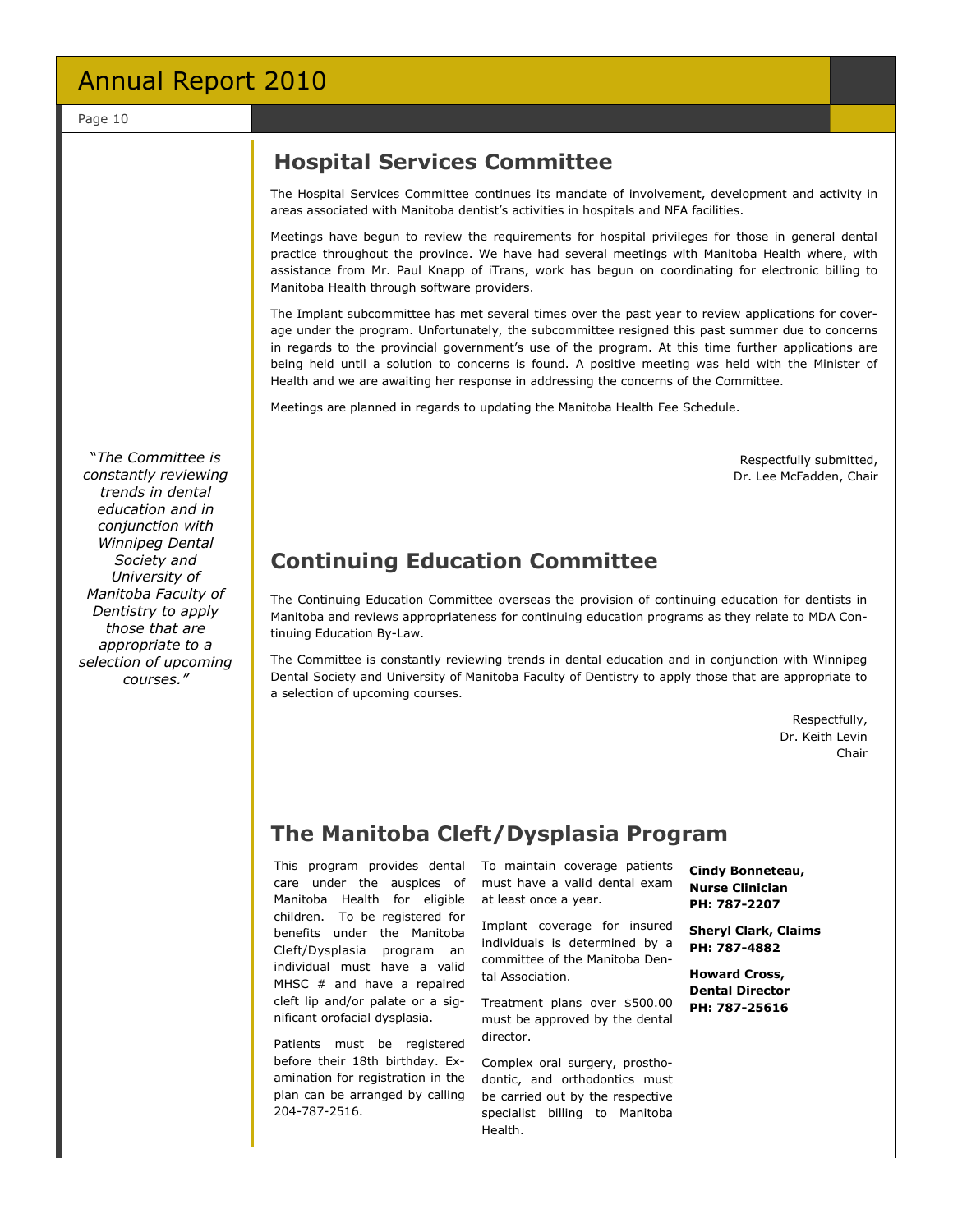#### **Oral Health Team Committee**

The Oral Health Team Committee continued discussions with its associated groups to update the Scope of Practice for Dental Assistants and Dental Therapists. As stated previously, any reference to Dental Hygienists has been removed and an overview of Dental Hygienists Competencies will be attached as an appendix to the Scope of Practice.

Due to the separation of Dental Hygiene from the Scope of Practice, the Oral Health Team Committee has been disbanded. In its place the MDA has formed two new committees—the Scope of Practice Committee and the Oral Health Advisory Group.

The Scope of Practice Committee will focus on the duties of auxiliaries under the jurisdiction of the MDA.

The Oral Health Advisory Group will be a forum for discussion between all groups involved in the Oral Health field including Dental Hygiene and Dental Technicians. The new committees will meet in early 2011.

> Dr. Carmine Scarpino Chair

#### **Student Mentorship Program**

The Mentorship/Student Advisory Committee co-hosts meetings and social events for dental students and volunteer mentors of the profession in partnership with the Faculty of Dentistry and the Manitoba Dental Students' Association. This year we were pleased to have welcomed Mrs. Linda Berg, Membership Services Director of the MDA to the committee. The MDA's Mentorship Program provides dental students with a unique opportunity to develop a relationship with members of the profession who can offer advice, provide a window into dental practice in Manitoba, share experiences and give career guidance.

The dental profession as a whole also gains tremendously from the program. As an important component of the MDA's Recruitment and Retention Strategy, the mentorship program matches students from rural Manitoba with rural practicing dentists. This strategy has proven to be very successful. Within the past 5 years over 20 graduating dental students have accepted associateships in rural practice. Furthermore, the retention of dental graduates across the province has increased over that period due to the influence of local mentors. We have also found the program to be successful in reducing the stress levels of new members of our profession, contributing to the development of a high standard of ethical and professional conduct by new graduates. In addition, the program has increased the successful pairing of associate/partners with owner dentists and improved the recognition of members of the value of participating in organized dentistry.

The Student Mentorship/ Advisory Committee has developed a series of twelve topics delivered over the four years of dental school. These topics are presented in lecture-style to the students through various guest speakers that serve to provide participants with a guide for discussions between students/dentists in pairings and larger groupings. Students and mentors are encouraged to meet outside the formal parts of the program. This may include visits to the mentors private practice, lunch and attending continuing education and social events.

The Mentorship Program has a vast cadre of mentors from diverse background and experience. The common denominator in all mentors is their passion for giving back to their profession and making sure that the profession of dentistry in Manitoba is strengthened with each graduating class. Mentorship can be seen as a nurturing process that fosters growth and development in the protégé: we believe it is an investment in our profession. Dentistry in Manitoba is better as a whole because of the active participation of committed members who volunteer their time and talent to the success of the Mentorship Program.

> Dr. Amarjit Rihal & Dr. Cory Sul Co-Chairs

―The Oral Health Advisory Group will be a forum for discussion between all groups involved in the Oral Health field including Dental Hygiene and Dental Technicians.‖

―The Mentorship Program has a vast cadre of mentors from diverse background and experience. The common denominator in all mentors is their passion for giving back to their profession and making sure that the profession of dentistry in Manitoba is strengthened with each graduating class. ―

Page 11